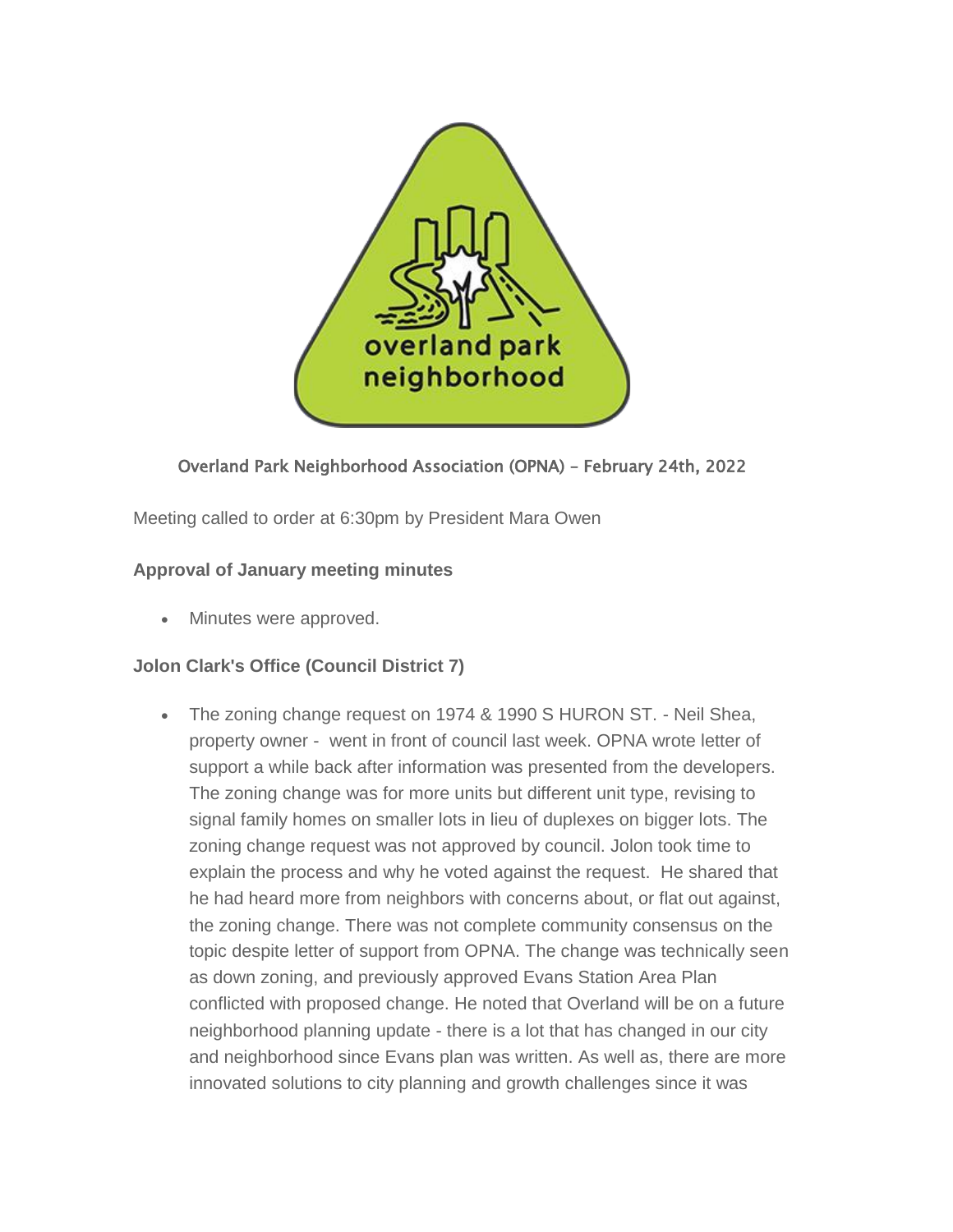created. The city recognizes the need for this to be updated. (read more on the old plan here: [https://tinyurl.com/mrxb3aef\)](https://tinyurl.com/mrxb3aef) Jolon offered that if anyone wants to know more on how or why this process progressed this way and why he voted against, please reach out:

- o jolon.clark@denvergov.org, Office (720) 337-7777, Cell (303) 550- 2066
- Solid Waste Currently the city is reviewing changes to fees for waste pick up where trash would have a fee but recycling and compost will be free. Read more on it here: <https://tinyurl.com/bdz2rfct> There will be some future city community meetings and info coming. We can get a person from the city waste agency to come talk at a future OPNA meeting and present in more detail on the proposed change to waste pickup, impacts and costs.
	- o Neighbor Question Do folks need to pay for current compost bill if this change in fee is in the works? Answer: The city does not know when changes to fee structure will go into effect. So for now the city is billing quarterly for compost and you should continue to pay your compost bills. Its likely a few months out before change will go into effect. So fee changes probably wouldn't roll out until the fall / 3rd quarter. Stay tuned to OPNA meetings for more updates.
- Iris Tan is a new aide with District 7 grew up on the west side of Denver. You may see her at future meetings representing the council district.
- As always, if you have any question for your council district Maggie is an available resource: maggie.thompson@denvergov.org 720-337-7777

**Update on DOTI Projects** (city Department of Transportation and Infrastructure) in the neighborhood (Jewell Bridge, etc.) -

- Gabby Serrado Project Manager, designer, and council liaison for district 2,3, & 7 presented.
- Gabby screen shared a slightly outdated map of all the projects in D7 representing a lot of projects in the area.
- Bicycle Network is focused by hoods to build greater connected bike network.
	- $\circ$  lowa underpass linking up to Sherman and connects to Florida is a part of these network improvements.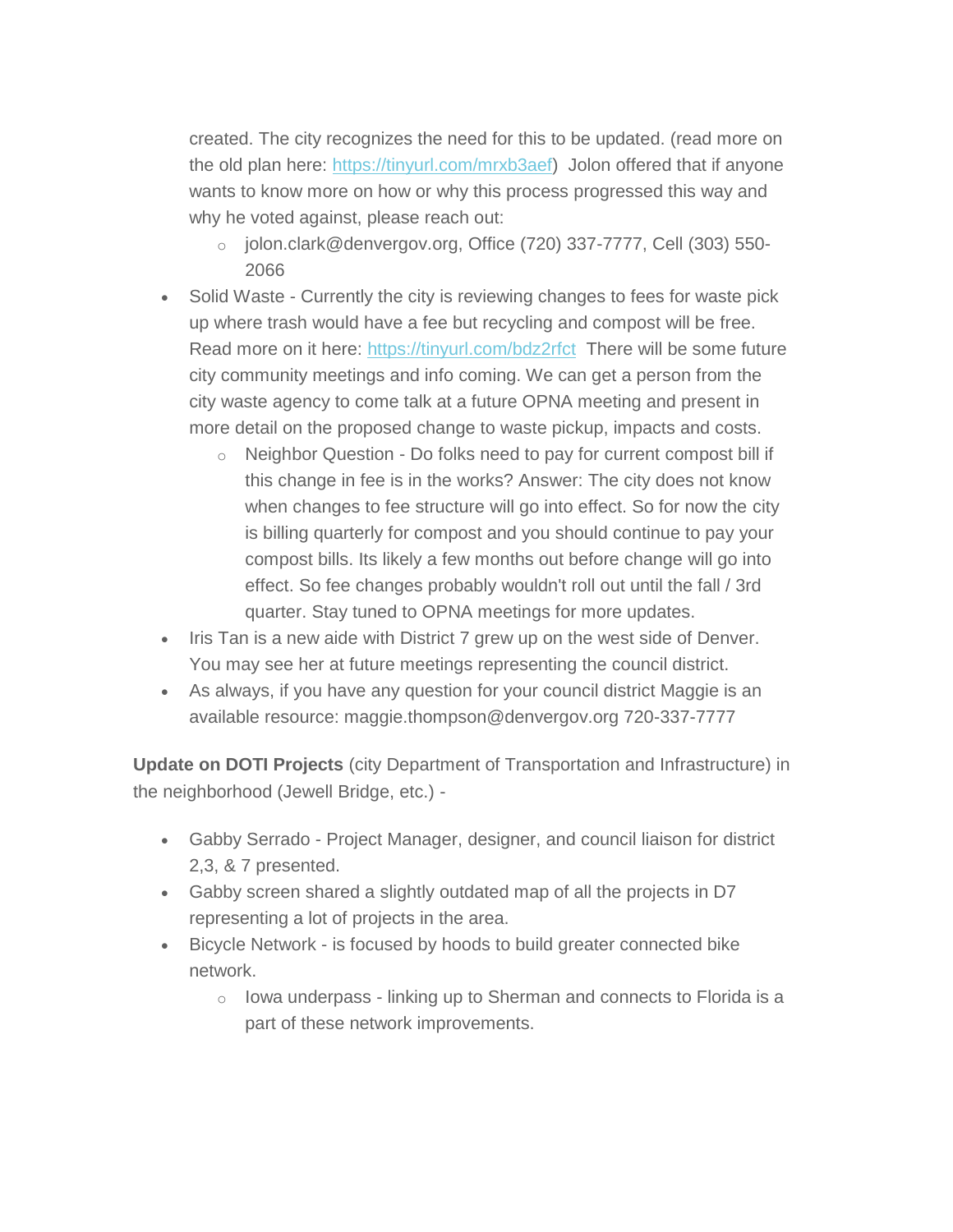- $\circ$  Jewell Bridge There is an approved connection for the Delaware Bike Path - (south from Jewell bridge) going west over rail and highway, to connect to the riverway parks and trail.
- **IOWA UNDERPASS** will be done in two projects. First phase starting soon along Santa Fe. Second phase with underpass will be later this year.
	- o [https://denvergov.org/Government/Agencies-Departments-](https://denvergov.org/Government/Agencies-Departments-Offices/Agencies-Departments-Offices-Directory/Department-of-Transportation-and-Infrastructure/Programs-Services/Projects/Iowa-Underpass)[Offices/Agencies-Departments-Offices-Directory/Department-of-](https://denvergov.org/Government/Agencies-Departments-Offices/Agencies-Departments-Offices-Directory/Department-of-Transportation-and-Infrastructure/Programs-Services/Projects/Iowa-Underpass)[Transportation-and-Infrastructure/Programs-Services/Projects/Iowa-](https://denvergov.org/Government/Agencies-Departments-Offices/Agencies-Departments-Offices-Directory/Department-of-Transportation-and-Infrastructure/Programs-Services/Projects/Iowa-Underpass)**[Underpass](https://denvergov.org/Government/Agencies-Departments-Offices/Agencies-Departments-Offices-Directory/Department-of-Transportation-and-Infrastructure/Programs-Services/Projects/Iowa-Underpass)**

# **JEWELL PEDESTRAIN BRIDGE**

- o Design started last year. Complicated project will be one of the longest to complete due to complexity of RTD, Rail lines and CDOT, as well as constraints for placement on landings.
- o Will be ADA accessible as well as iconic.
- o Currently the city is conducting surveys and having discussions for what is feasible and what is possible within the \$13 million construction budget.
- $\circ$  See link below for web page on project. The city will share updates on work here: [https://denvergov.org/Government/Agencies-](https://denvergov.org/Government/Agencies-Departments-Offices/Agencies-Departments-Offices-Directory/Department-of-Transportation-and-Infrastructure/Programs-Services/Projects/Jewell-Ave-Ped-Bridge)[Departments-Offices/Agencies-Departments-Offices-](https://denvergov.org/Government/Agencies-Departments-Offices/Agencies-Departments-Offices-Directory/Department-of-Transportation-and-Infrastructure/Programs-Services/Projects/Jewell-Ave-Ped-Bridge)[Directory/Department-of-Transportation-and-](https://denvergov.org/Government/Agencies-Departments-Offices/Agencies-Departments-Offices-Directory/Department-of-Transportation-and-Infrastructure/Programs-Services/Projects/Jewell-Ave-Ped-Bridge)[Infrastructure/Programs-Services/Projects/Jewell-Ave-Ped-Bridge](https://denvergov.org/Government/Agencies-Departments-Offices/Agencies-Departments-Offices-Directory/Department-of-Transportation-and-Infrastructure/Programs-Services/Projects/Jewell-Ave-Ped-Bridge)
- The community discussed concerns and considerations for the Jewell Bridge:
	- o Amy pointed out the fencing along Santa Fe is dilapidated and hazard/risk. Would be great if this project could help in improving this.
	- o Rob concern that the failing fence is "sound barrier" and if replaced or impacted, will new work have standards to follow to help improve the noise pollution from highway and trains? Also unused land and path there could be opportunity for connectivity of trail.
	- o Heather also expressed concern of fence falling apart and additional noise. Also with regard to pedestrian and bike travel from bridge to river, Asbury has narrow to little sidewalk and multiple traffic crossing intersections. She advocates north side of Jewell for path as there is not cross traffic. Plus walking along the golf course is pleasant scenery.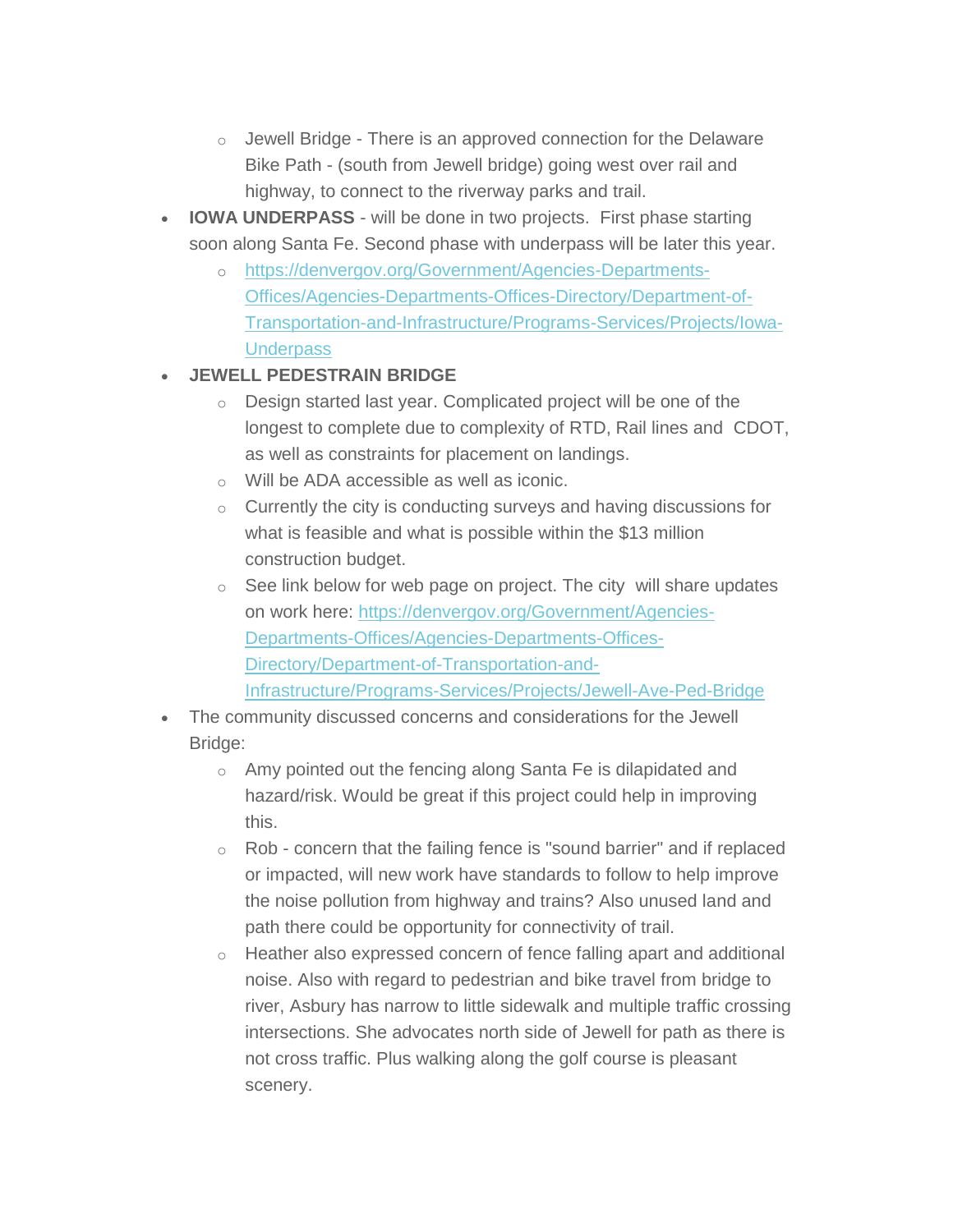- $\circ$  Gaby noted that the plan is to have one large path that will have room for both bikes and pedestrians. Likely designated as a neighborhood bikeway, and would have traffic calming. Likely not delineated bike lane.
- $\circ$  Terry Shared some info that she had learned about the first phase of the Iowa project and how it may connect to Jewell Bridge and then to the river.
	- A 10' wide sidewalk along Santa Fe between Florida and Jewell is under construction. Supposedly signage and signaling to direct people down Jewell and left down Huron, then right at Asbury to go to river.
	- Terry would encourage DOTI to look at big picture and how all these projects will tie together.
	- Jewell and Huron have most of the traffic trash, busses etc…Huron is also access from south along Evans to the golf course. When Evans has construction or accidents the alternative popular redirection of traffic form southbound Santa Fe is down those streets
	- She would advocate for trail access on Asbury and use of CDOT triangle in lieu of Jewell and Huron.
- $\circ$  Gaby responded to concerns with a few points. The City need to negotiate with CDOT for triangle of unused land on the southwest side of Jewell and Santa Fe. They DO NOT have ownership or rights over that land. There are issues with the golf course and there newly completed repairs to their greens and fairways on the northside of the intersection. The bridge landing on the east is also constrained. She appreciated all the neighbors input and feedback and will be back maybe by April to share on progress and updates

# **Treasurer Report**

- If you have questions reach out to Andrew, full detailed report was not reviewed during meeting.
- Not much activity this month.
- Reminder about dues they are per household to be voting members \$10/household \$25/business.

| Be<br>$\sim$<br>$\cdot$<br>⇒aiance<br>-- | ĸ |  |
|------------------------------------------|---|--|
|                                          |   |  |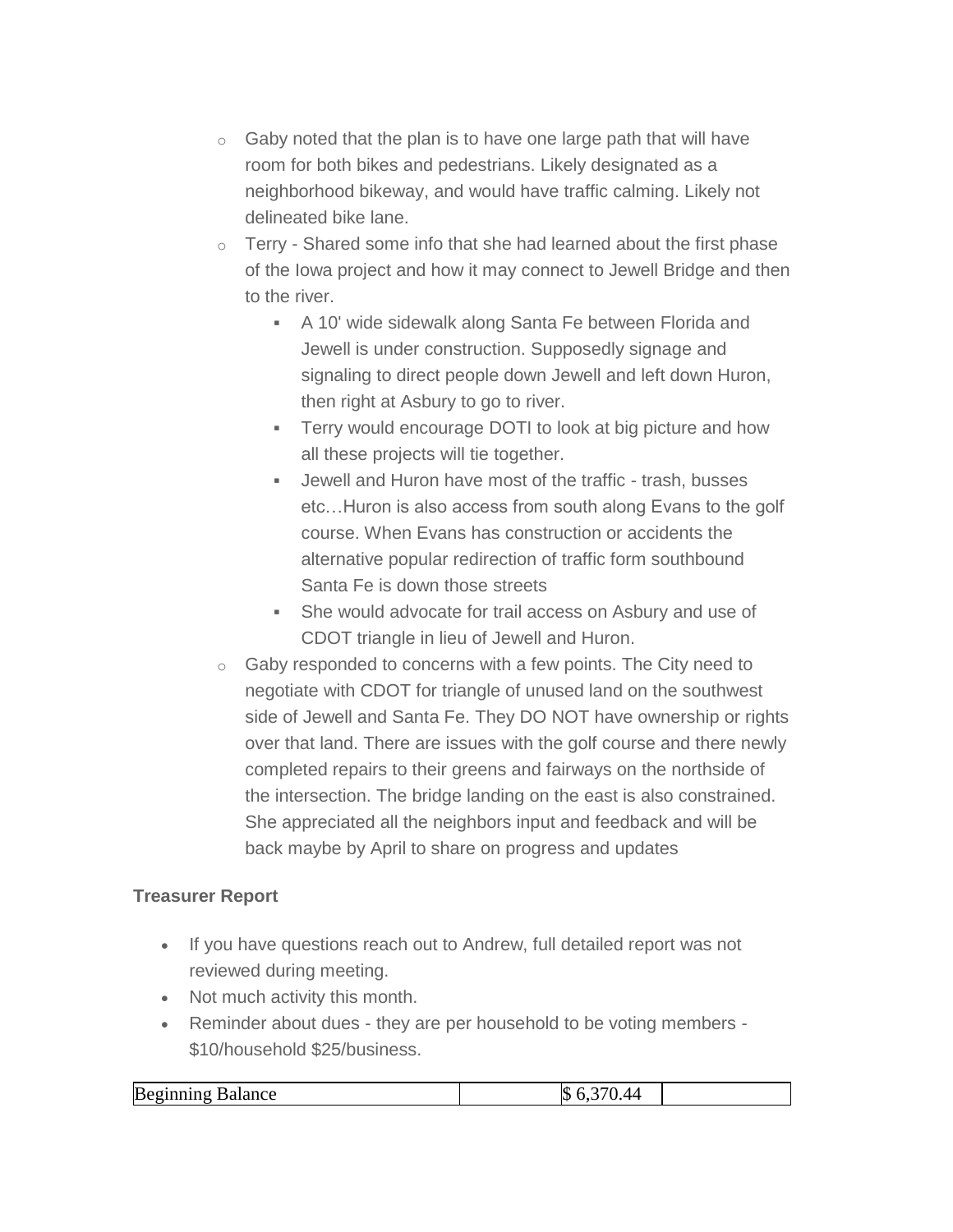| <b>Membership Deposits</b>                                         |                      |             | Venmo deposit<br>pending! |
|--------------------------------------------------------------------|----------------------|-------------|---------------------------|
| Reimbursement to Mara for 5k-clean                                 |                      | \$ (162.80) |                           |
| <b>Bank Fees</b>                                                   |                      | (4.00)      |                           |
| <b>Website Host</b>                                                |                      |             |                           |
| <b>Ending Balance per Bank</b>                                     |                      | \$6,203.64  |                           |
|                                                                    | <b>OPNA</b><br>Funds | \$4,492.96  |                           |
|                                                                    | ART Funds            | \$1,710.68  |                           |
| <b>Notes</b>                                                       |                      |             |                           |
| \$120 of Venmo deposits are pending, will<br>show on March report! |                      |             |                           |

### **DPD - Community Resource Officer Report:**

- Officer Pacheco went over the crime stats for the neighborhood:
	- $\circ$  8 motor vehicle thefts Reminder don't leave your car running with the keys in it.
	- $\circ$  A handful of thefts a backpack, shoplifting and one online ticket scam.
	- $\circ$  5 theft from motor vehicle One catalytic converter theft (this particular theft continues to fluctuate across the city), camp equipment taken, and work van had tools visible and was broke in to. One stolen plate.
	- o 0 burglaries
- Upcoming CAB meeting will be 3/1 at 6:00pm It will be in person, at the District 3 station at 1625 S University Blvd.
- 4/7 next neighborhood watch meeting more details to follow as this approaches.

### **OPNA Bylaw review (required once annually)**

- Mara ran through our current By Laws to let everyone know how we operate and collaborate as neighbors.
- By Laws for OPNA can be found here: [http://www.opnadenver.org/about](http://www.opnadenver.org/about-opna.html)[opna.html](http://www.opnadenver.org/about-opna.html)
- Last amendment was in 2017 to be officially compassionate neighborhood.

# **2022 OPNA Projects**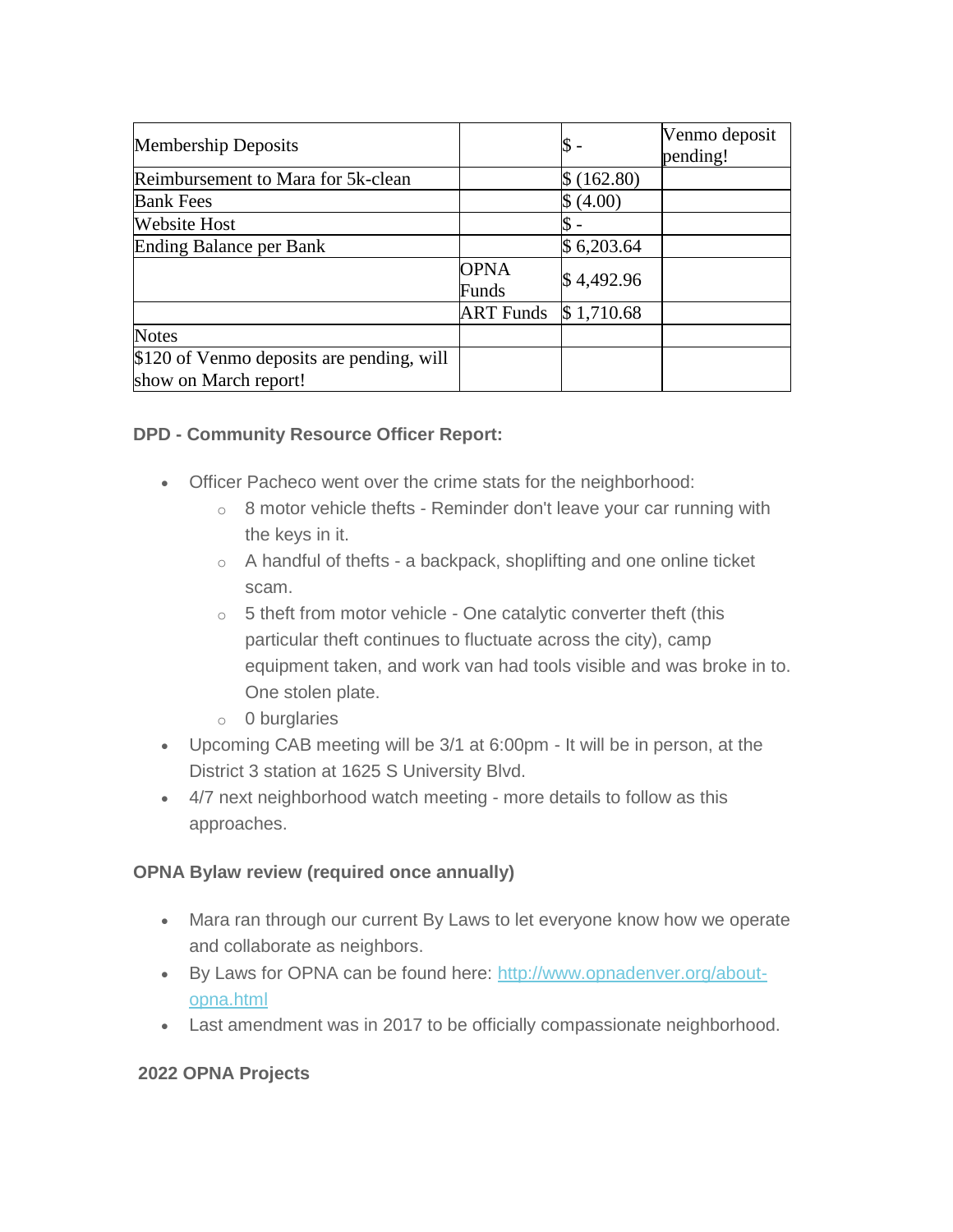- Spring Plant Giveaway "Overland Grows" May 14 more details coming! Will host the event at The Table.
	- o Free garden tools, seedlings and seeds.
- River Parks Wayfinding Greenway Foundation
	- o River trail, frontage and park continuity had some discussion last winter.
	- o Way finding is limited. Working with artists and others to find some ideas to make some improvements.
- Art on the bridge Art Committee Update
	- o Community did paint by number art installation on Evans bridge seven years ago.
	- $\circ$  Starting to deteriorate and has graffiti art committee met to brainstorm next steps.
	- $\circ$  Immediate action is to see if they can get any chemical to help clean and save what is there. The mural has been there for about 7 years. To have it last 10 years would be great. So the group would like to save it a few more years.
	- o If we can't get rid of graffiti then attempt to repaint outlines will be the next step to improve.

### **Community announcements (open to anyone)**

- **Monthly Overland Social - March 9th at 6:30pm at** [The Table](https://www.denvertable.org/publichouse/)**.** Most of the attendees for the meeting lost internet at about mid way through so determined for ease to use the Table again for the social without getting more input.
	- o For next social, in April, Mara will research Trash Hawk, Denver Pong, and Sobo Country Club to see if they can accommodate a large group.
- **Levitt Free Concerts** [have been announced!](https://www.levittdenver.org/free-concert-series-calendar)
- **4/2- will be** [The Table's](https://www.denvertable.org/publichouse/) **anniversary** come by that day and celebrate they will have all sorts of fun things going on.
- **4/10 - Platte River Half Marathon** from Littleton to Buckhorn Exchange <https://platteriverhalf.com/>
- A cannabis consumption lounge is being proposed at the site of the recently closed hookah lounge on Broadway and E Colorado Ave. The business is called Cloud 9. If this group comes to the neighborhood for input or review,